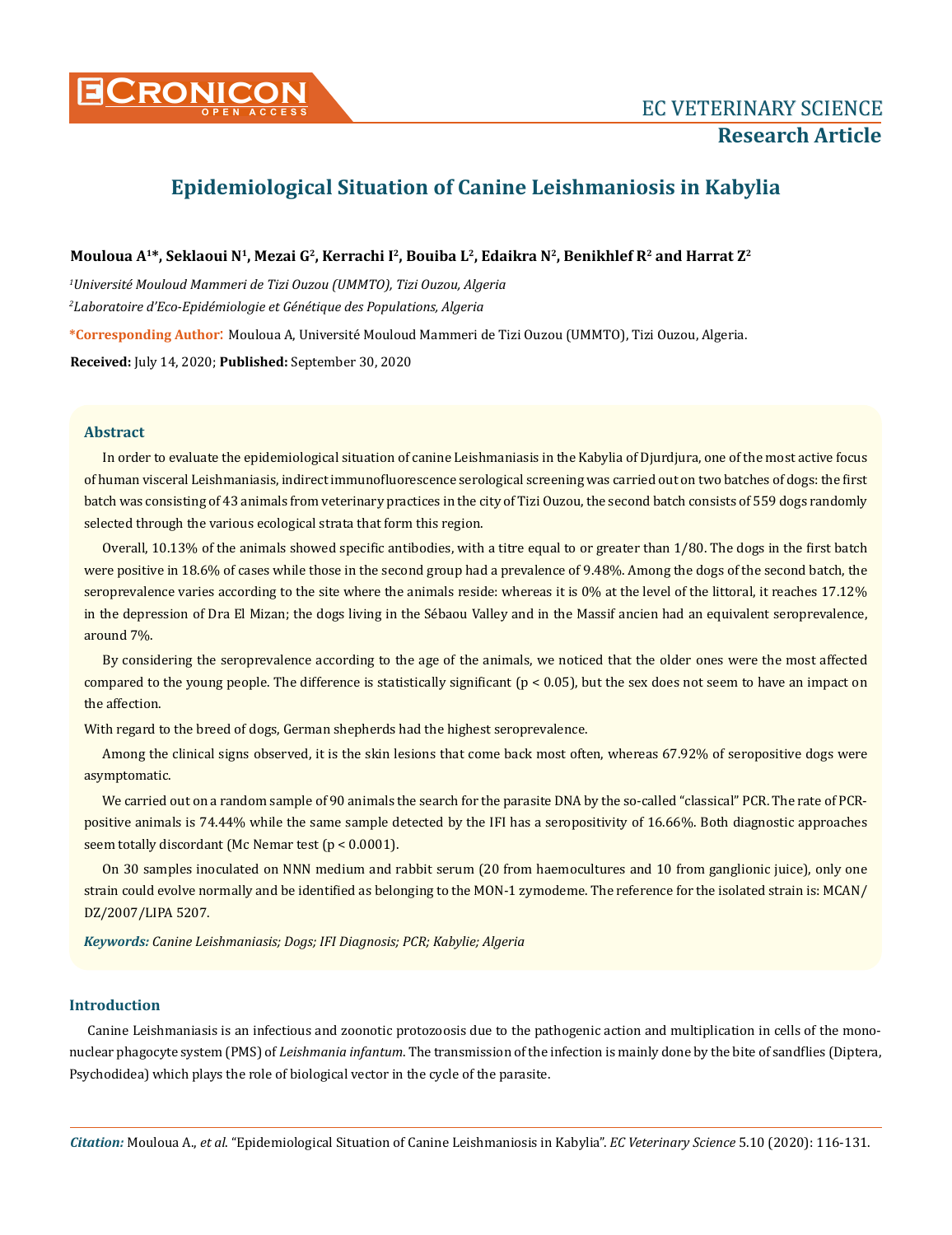In humans, Leishmaniases represent a clinical spectrum ranging from a simple self-resolving skin lesion to the lethal visceral form without treatment. In addition, the latter is considered a full-fledged opportunistic disease given its frequency and severity during HIV infection [36].

The outbreak of visceral Leishmaniasis in Kabylia has been known for many years as one of the most active in the western Mediterranean. Indeed Addadi., *et al*. [2] reported that 253 cases out of 497 reported in Algeria during the period 1965 - 1974 originated from this region, i.e. more than 50% of the cases recorded. During the next decade (1975 - 1984), Belazzoug., *et al*. observed a prevalence of 26.4% in this same region [7]. Finally, Harrat., *et al*. 285 cases (25.4%) were collected during the period 1985 - 1990, with a relatively high mortality rate (6%) [20,24].

Previous studies undertaken in this large focus by Dedet., *et al*. in 1977 then by Harrat., *et al*. in 1992, showed that the spatial distribution of Leishmaniases was uneven with areas of predilection for the transmission of the disease [15].

In Algeria, since the work of the Sergent brothers in 1910 [40], we admit that the dog is the main reservoir of visceral Leishmaniasis. Later, Dedet., *et al*. in 1977, showed that 11.4% of dogs in Kabylia were affected. This role of reservoir was only admitted by deduction, and this is the work of Belazzoug., *et al*. (1984 - 1985 and 1987) who confirmed the role played by this animal and correlated the focus of canine Leishmaniasis with human visceral Leishmaniasis [5].

A specific survey carried out in 1992 by the team of the Pasteur Institute of Algeria, in the locality of Dra El Mizan (Kabylia) showed that 25% of the dogs sampled had specific antibodies [20]. A 2006 study of 105 dogs in the same locality revealed that 45 animals had an antibody level higher than the 1/80 threshold at IFI (Indirect Immunofluorescence), i.e. a seroprevalence of 42.8% [22].

In 2011, *Leishmania infantum* was isolated by the team of the Pasteur Institute of Algeria on a jackal (*Canis aureus*) [8].

Human visceral Leishmaniasis remains a cause for concern in this region of Algeria, particularly among children. Despite the few ad hoc studies carried out, this remains very insufficient; better knowledge of the canine reservoir would allow more effective management of the disease.

In this contribution, we wanted to give an estimate of the prevalence of canine Leishmaniasis in Kabylia across the different geographic entities of the region, its distribution by age, sex and breed of animals. We also compared two diagnostic approaches: indirect immunofluorescence serology (IFI) and molecular biology (PCR) in order to see the concordance between the two techniques.

# **Presentation of the study region**

Kabylia is a mountainous region located in the north of Algeria. It is a geographic and sociolinguistic entity with no real politicaladministrative existence, it is spread over 7 departments: Tizi Ouzou, Bejaia, Bouira, Boumerdes, Bordj Bou Arreridj, Sétif and Jijel.

Our study only concerns the region of Tizi Ouzou, formerly known as the department of Grande Kabylie.

The department of Tizi Ouzou, also called the Kabylie of Djurdjura is located between 36° 45 and 36° 89 north latitude and 3° 89 and 4° 70 east longitude, on the Mediterranean 100 km east of Algiers. Its orographic system is mainly divided into three mountain ranges: the coastal range, the Old Kabyle Massif and the Djurdjura range which narrow from west to east and meet in the eastern part of the study area [32]. The most important mountain range is Djurdjura, the north slope of which is stepped and covered by numerous foothills forming the Old Kabyle Massif, it is also bordered, to the north, in its western part by the depression of Dra El Mizan-Boghni. Between the old Massif and the littoral chain, flows the main river of the Djurdjuréenne Kabylie: the Sébaou which takes its source in the south-east in the region of Azazga and winds towards the north-west to throw itself in the Mediterranean Sea around Dellys [32].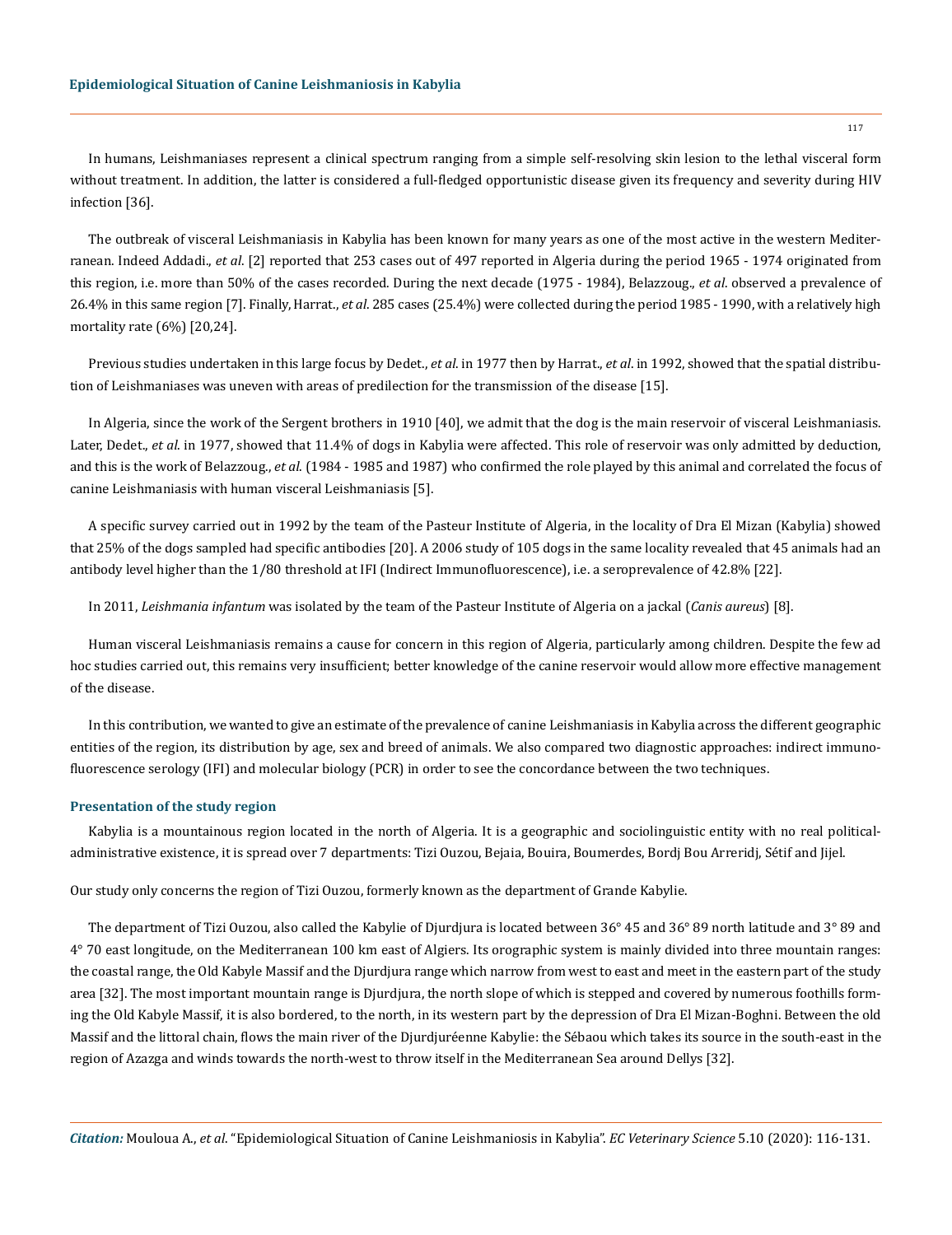This river determines a more or less extensive valley where Tizi Ouzou is located, the main city of this region.

Djurdjurian Kabylia is located in the area of contact and struggle between the polar and tropical air masses. From October-November to March-April, arctic air masses generally prevail and determine a cold and wet season. During the other months of the year, tropical air masses rise and create heat and dryness.

The humidity is due to polar front depressions that sweep the mountains and cause rain and snow. The average rainfall is between 600 and 1000 mm of water per year. Precipitation can vary considerably from one year to another and snow can be abundant on the Djurdjura and the eastern end of the old massif. Some nuances due to the altitude sometimes correct the general pattern: Presence of many microclimates [25].

## **Animals**

A sample of 602 dogs was investigated. In order to avoid sampling biases, we have distinguished two batches of animals: dogs which come to the veterinarian for consultation and therefore potentially sick (Leishmaniasis or others) form the first batch; the others, more numerous, are chosen without prejudging the clinical aspect, form the second batch and constitute, from our point of view, a representative sample for the estimation of the prevalence of canine Leishmaniasis in the region.

The ideal would have been to know the exact number of dogs living in the region, as well as their distribution across the different ecological systems, in order to take a representative sample. In the absence of a census of the canine population in our region, we have adopted a theoretical model inspired by studies carried out by WHO as part of the promotion of vaccination campaigns for dogs against rabies [9]. These studies show that the ratios applied to populations vary very little depending on the regions of the world, in particular the ratio of dogs to men in American and European countries. The studies of Matter (1987) and Artois (1986), cited by Seghaier., *et al*. [39] on the socio-ecological aspects of the canine population in Tunisia can constitute by extrapolation, an interesting basis for the estimation of the numbers of this population in our study region.

According to these studies, the density of dogs (including stray dogs) varies with the type of habitat and the cultural and socio-economic levels of the human population:

- In rural areas: More than 80% of households have at least one dog. The density is one dog per 3.0 to 6.8 inhabitants.
- In urban areas, the density is around one dog per 16 inhabitants.
- In a semi-urban area, it would be one dog per 46 inhabitants.

In addition, ownerless dogs represent between 7 and 8% of the total canine population.

In our study area, apart from Tizi Ouzou center, which can be assimilated to an urban area, all the other localities that we prospected can be considered as semi-urban areas.

In addition, even the animals sampled in the commune of Tizi Ouzou, actually come from the outskirts of the city, an area which can also be assimilated to a semi-urban locality.

We can then estimate a dog for 46 inhabitants, including for the "Tizi Ouzou" zone (Table 1).

# **Materials and Methods**

For animals in the first batch, the samples were taken by the veterinarian, after a full clinical examination and the collection of information on cards prepared for this purpose. For the dogs in the second batch, we moved from village to village, accompanied each time by the head of the local hygiene office. We have taken great care to reach all the sites representing the different geosystems that make up our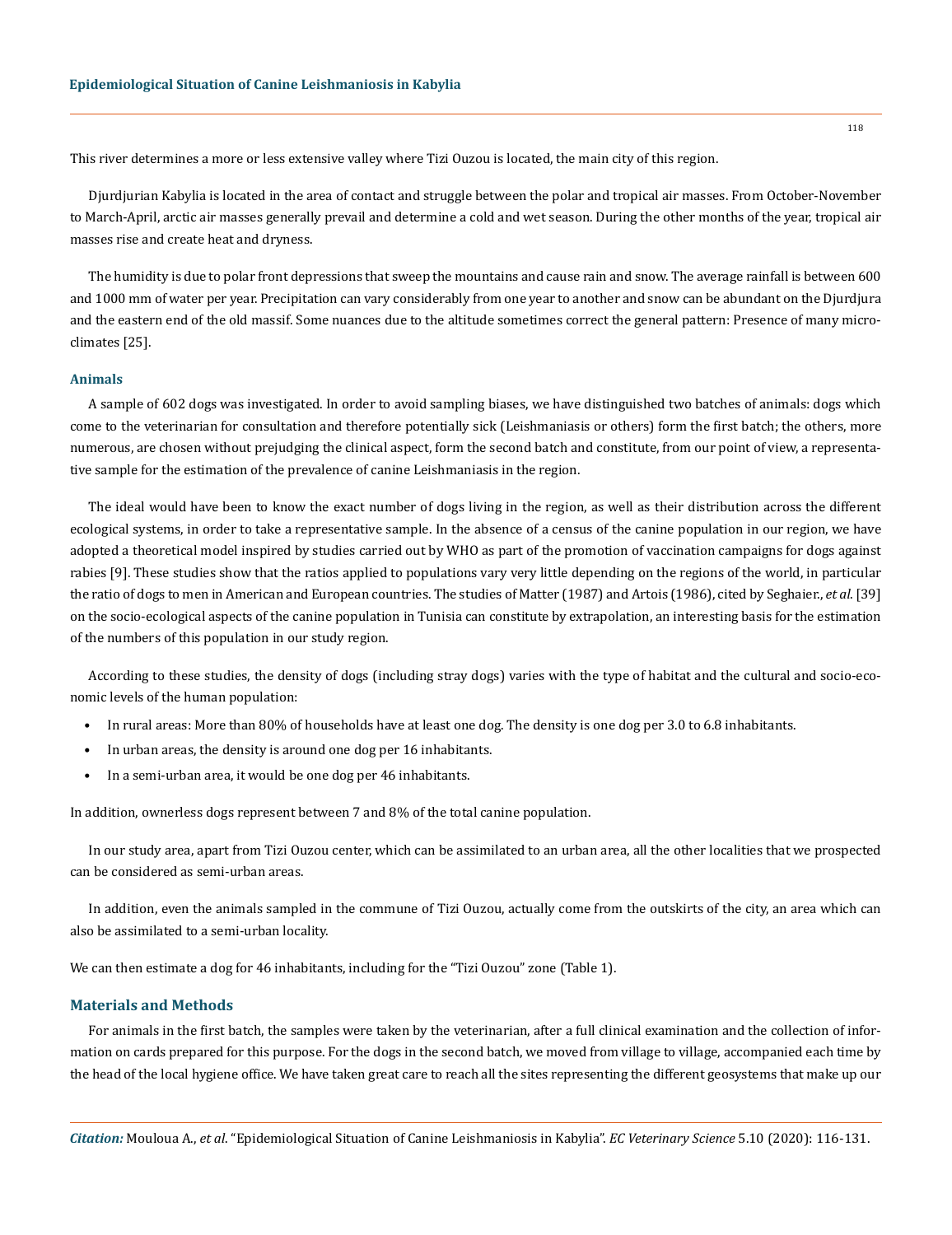| <b>Locality</b> | <b>CN Preleves</b> | <b>Inhabitants</b> | <b>Population Estimated Canine</b> | % Dogs Collected |
|-----------------|--------------------|--------------------|------------------------------------|------------------|
| Ain Zaouia      | 24                 | 17320              | 377                                | 6,37             |
| Amechras        | $\overline{4}$     | 12683              | 276                                | 1,45             |
| Aym             | 57                 | 20426              | 444                                | 12,84            |
| Azeffoun        | 16                 | 16647              | 362                                | 4,42             |
| Boghni          | 24                 | 31263              | 680                                | 3,53             |
| Bouzguene       | 132                | 24311              | 529                                | 24,95            |
| Dem             | 8                  | 38886              | 845                                | 0,95             |
| Freha           | 23                 | 24228              | 527                                | 4,36             |
| Frikat          | 11                 | 12791              | 278                                | 3,96             |
| Lni             | 6                  | 29376              | 639                                | 0,94             |
| Mathkas         | 51                 | 32121              | 698                                | 7,31             |
| Ouadhias        | 98                 | 15771              | 343                                | 28,57            |
| Sidi Naman      | 15                 | 10688              | 232                                | 6,47             |
| Tadmait         | $\mathbf{1}$       | 22838              | 496                                | 0,20             |
| Tigzirt         | 3                  | 11962              | 260                                | 1,15             |
| Tizi Gheniff    | 86                 | 29409              | 639                                | 13,46            |
| Tizi Ouzou      | 43                 | 135088             | 2937                               | 1,46             |
| Total           | 602                | 485808             | 10562                              | 5,70             |

| Table 1: Theoretical estimate of the dog population in the Tizi Ouzou region. |  |  |
|-------------------------------------------------------------------------------|--|--|
|-------------------------------------------------------------------------------|--|--|

study region, namely: the coast, the Sebaou valley, the Dra El Mizan depression and finally the Massif ancien. The animals sampled were chosen at random, however favoring the most docile. It is always the owner of the dog who ensures the restraint.

This work took place in two phases:

- The first consists of collecting samples and epidemiological and clinical data on information sheets designed for this purpose. The information sheet includes: the identification number and possibly the name of the animal, its sex, its age and the clinical signs observed during the examination, and finally the name and address of the owner of the animal.
	- The blood is collected in dry tubes and citrated tube (10%), the serum collected from the dry tube is intended for serological examination; samples from citrated tubes are kept for additional tests (molecular biology PCR test).
	- In addition, when the animal expresses clinical signs evoking Leishmaniasis, ganglionic juice is taken sterile from the popliteal ganglia, then transferred sterile into eppendorf tubes for direct examination, looking for parasitic DNA by PCR and the culture of the parasite.
- The second phase consists in the serological analysis of the sera collected and possibly the cultivation on NNN medium from the leukocyte layers or lymph node punctures.
	- All the laboratory analysis part is carried out at the National Reference Center for *Leishmania* of the Pasteur Institute of Algeria.

# **Diagnostic tests**

All sera have been tested for specific antibodies by indirect immunofluorescence.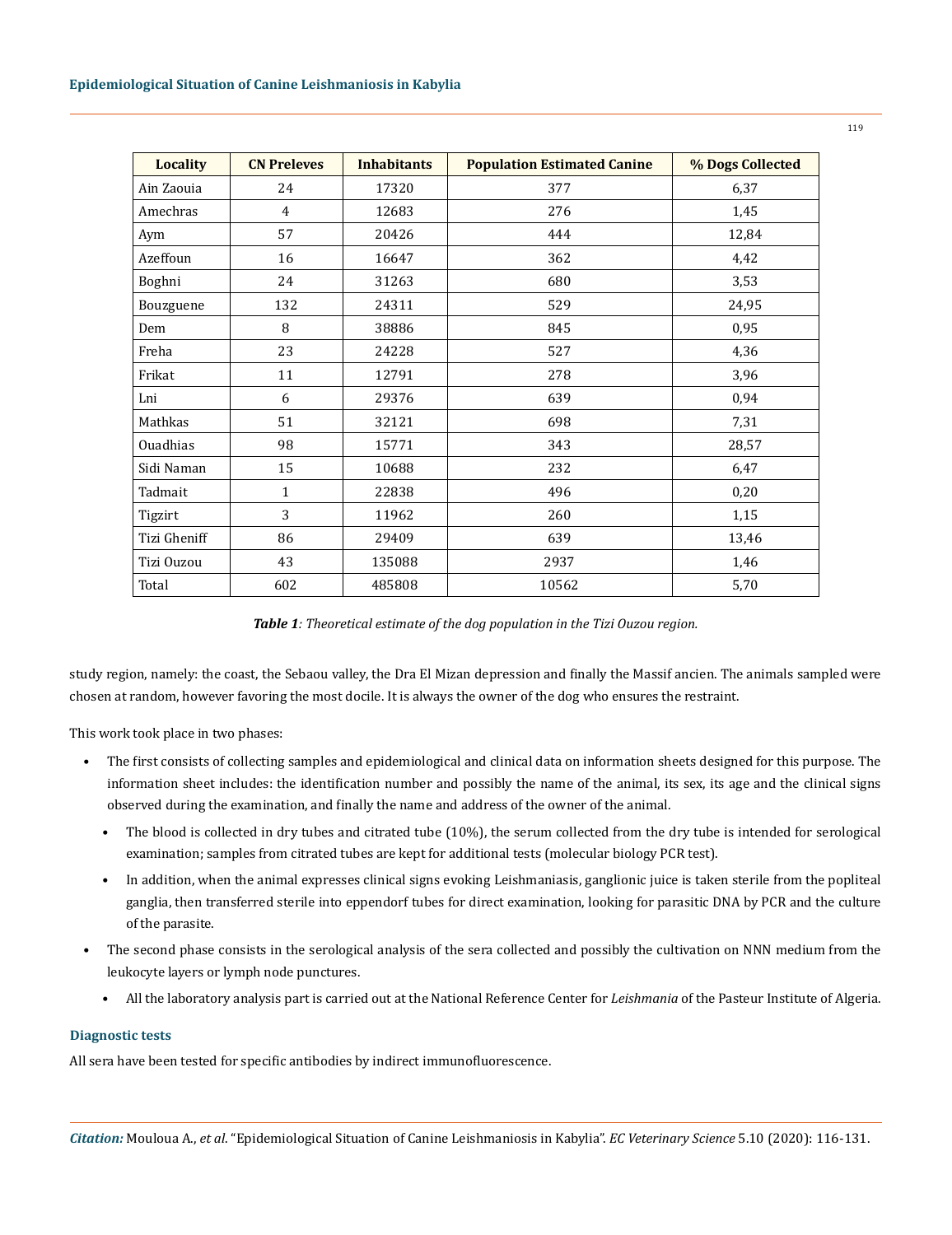A sample of 90 samples (lymph node juice or buffy coat from blood samples) were processed using the PCR technique to search for parasite DNA.

The purpose of this double examination is, on the one hand to compare these two techniques in terms of sensitivity, specificity and on the other hand to estimate the rate of dogs carrying the parasite or at least its DNA.

Part of the lymph node punctures is examined directly under the microscope, after staining with May Grunwald Giemsa for the search for the parasite, a second fraction is seeded on the NNN culture medium (Nicolle, Neal, Mc Novy) in order to type the parasite by the method iso enzymes and finally a third aliquot and used for research of parasitic DNA.

#### **Indirect immunofluorescence (IFI)**

It is a reference technique widely used in laboratories. The antigen consists of promastigote forms attached to the slides. This a fairly specific method, with very good sensitivity. It also makes it possible to follow the evolution of the antibodies after treatment.

Handling lasts an average of two hours. Cross-reactions (false positives) have been reported with other parasitic diseases such as trypanosomiasis (sleeping sickness). In our study we followed the operating protocol described by Lanotte [28].

A volume of 20 μl of an antigen solution, containing 5.106 promastigotes/ml, is placed in each well of a Teflon coated slide. The antigen is then fixed by immersion in an acetone bath. After incubation of the diluted sera, a dog antiserum labeled with fluorescein, diluted 1/50, is applied. The sera are first tested at the 1/20 dilution and, in the case of sera found positive for this reason, the dilution is pushed by geometric progression of reason 2 up to 1/640. Sera with a titer greater than or equal to 1/80 are considered positive (threshold set by the Pasteur Institute of Algeria) [22].

## **Demonstration of the parasite's DNA by the PCR technique (Polymerase Chain Reaction)**

This technique is much more sensitive than direct parasite research and serology. It makes it possible to highlight, from various samples, very small quantities of DNA from Leishmanias. As far as we are concerned, we used as a sample, either the buffy coat removed after hemoconcentration, or the puncture products from the lymph nodes, or finally, the scraping products from skin lesions.

PCR is the technique of choice for the diagnosis of parasitaemia. It is useful in the detection of asymptomatic dogs, but also in the monitoring of an animal during treatment because it makes it possible to follow the evolution of the parasitic load in the animal [11].

For each PCR there is a very specific protocol which varies according to the type of primer and the reagents used. In our work, the PCR technique applied to DNA samples from the *Leishmania* parasite, targets ribosomal DNA sequences. We used the R221/R332 primer pair.

The DNA samples were prepared according to the protocol described by Lachaud., *et al* [27].

## **Identification of strains**

The isolates were identified by the technique of isoenzyme electrophoresis on thick starch gel according to the technique described by Rioux., *et al* [38]. Protein extracts for electrophoresis are obtained after mass culture on the Heart Brain Rabbit Blood medium, supplemented with RPMI 1640, enriched with 10% in decomplemented fetal calf serum and added with antibiotics (penicillin 100.000 IU/ml streptomycin 50 μg/ml).

Fifteen enzymatic systems were tested. The iso-enzymatic typing of canine strains was carried out compared to reference strains (controls) coming from the WHO collaborating center for Leishmania, the Laboratory of Medical Ecology of Montpellier (LEM), Les marker strains used are:

*Citation:* Mouloua A., *et al*. "Epidemiological Situation of Canine Leishmaniosis in Kabylia". *EC Veterinary Science* 5.10 (2020): 116-131.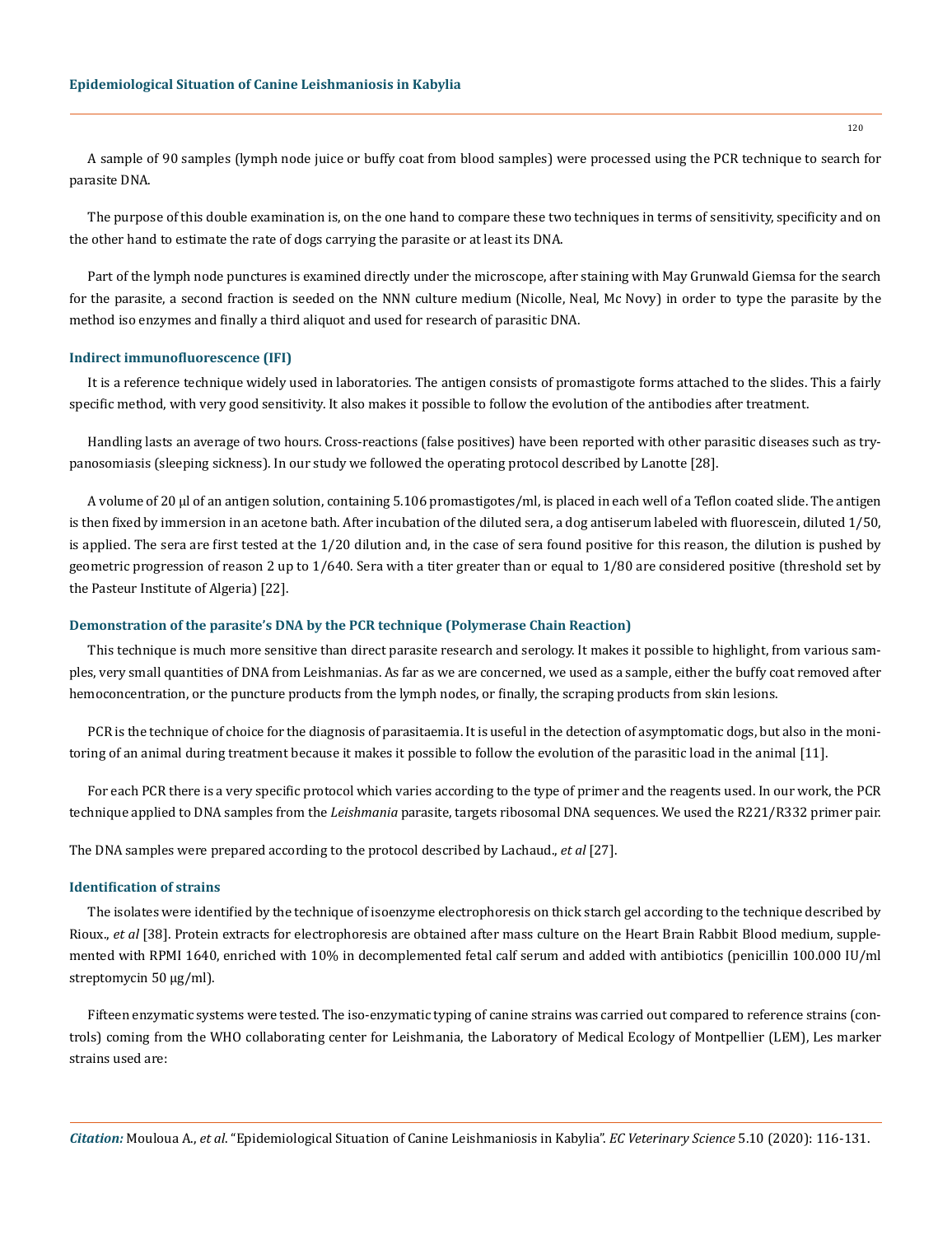- MHOM/FR/78/LEM75: *Leishmania infantum* zymodème MON-1
- MHOM/FR/80/LEM189: *Leishmania infantum* zymodème MON-11
- MHOM/DZ/82/LEM417: *Leishmania infantum* zymodème MON-24
- MCAN/ES/83/LEM935: *Leishmania infantum* zymodème MON-77
- MHOM/DZ/83/LEM425: *Leishmania infantum* zymodème MON-80.



*Figure 1: Department of Tizi Ouzou, map of physical complexes. http://www.tiziouzou-dz.com.*

## **Statistical tests**

The data capture and statistical analysis was done using Excel 2013 and XIstat French version software. The  $\chi^2$  test was used to compare the percentages and the proportional distributions.

# **Results**

Out of a total of 602 sera from the two batches of animals examined by the IFI serological technique, 61 were positive with a titer equal to or greater than 1/80, which gives us a rate of 10.13% and 109 had a fluorescence at 1/20 or 1/40 dilutions, i.e. 18.1% of doubtful cases (Table 2).

The distribution of the sera tested by the IFI technique, as a function of the antibody titer, follows a bi-modal type distribution (Figure 2).

# **Distribution of seroprevalence by age of animals**

The average age of the dogs in the first batch is 45.8 weeks, the animals in the second batch are slightly younger since the average age here is 39.8 weeks.

*Citation:* Mouloua A., *et al*. "Epidemiological Situation of Canine Leishmaniosis in Kabylia". *EC Veterinary Science* 5.10 (2020): 116-131.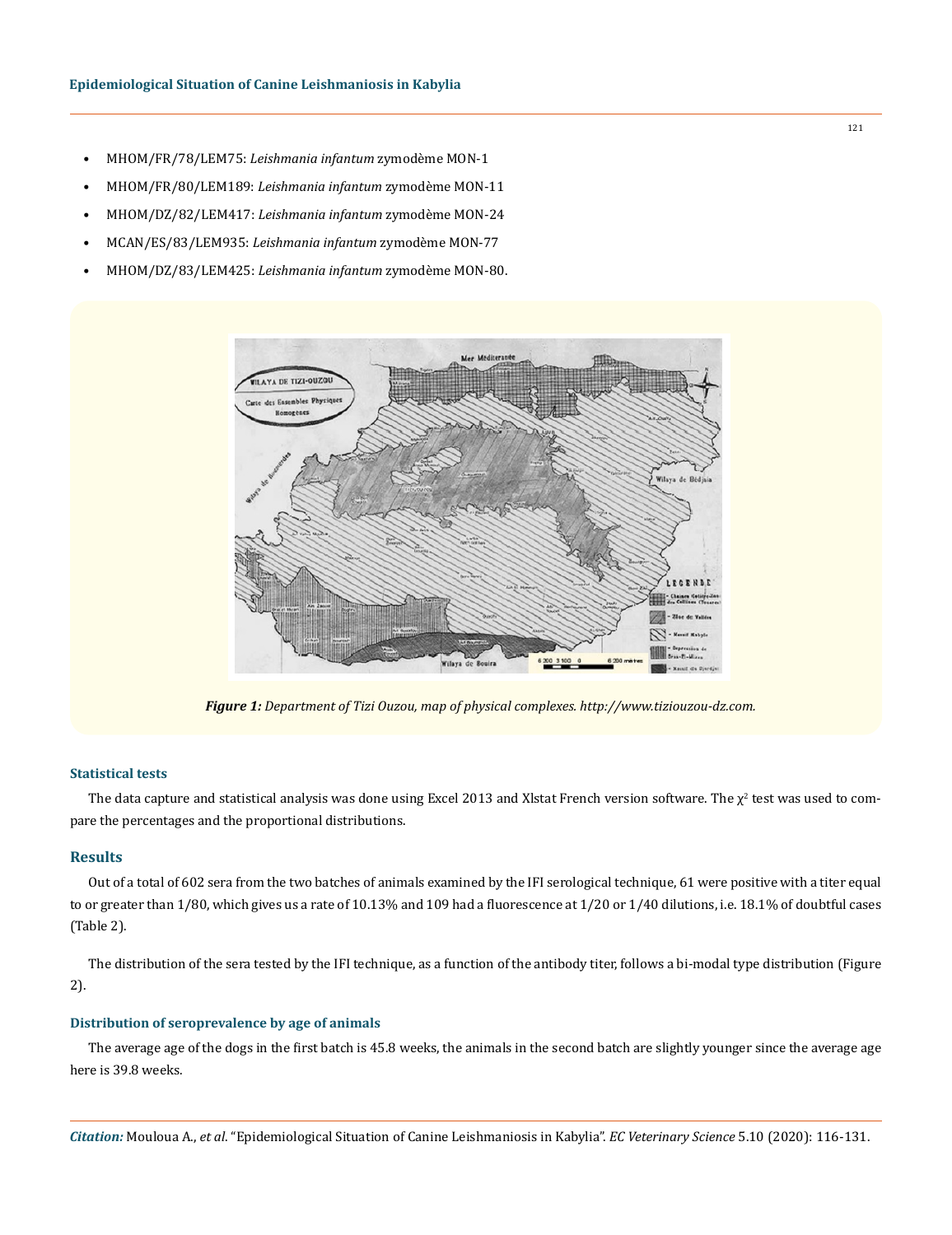| <b>Antibody Title</b> | <b>Number of animals</b> | Rate % |
|-----------------------|--------------------------|--------|
| Negative              | 432                      | 71,76  |
| 1/20                  | 82                       | 13,62  |
| 1/40                  | 28                       | 4,65   |
| 1/80                  | 57                       | 9,30   |
| 1/160                 | 4                        | 0,66   |
| Total                 | 602                      | 100    |

*Table 2: Distribution of anti-Leishmania antibody titres of the sera examined.*



It can be noted that the prevalence increases with age: it goes from 5.94% in puppies under two years of age to 19.13% in old dogs over 5 years of age, passing by a seroprevalence of 10.95% in animals between 2 and 5 years of age (Table 3).

| Age           | Dogs collected | $IFI +$ | Rate% |
|---------------|----------------|---------|-------|
| < 2 years     | 286            | 17      | 5,94  |
| $2 - 5$ years | 201            | 22      | 10,95 |
| > 5 years     | 115            | 22      | 19,13 |
| Total         | 602            | 61      | 10,13 |

*Table 3: Number and rate of seropositive dogs by age.*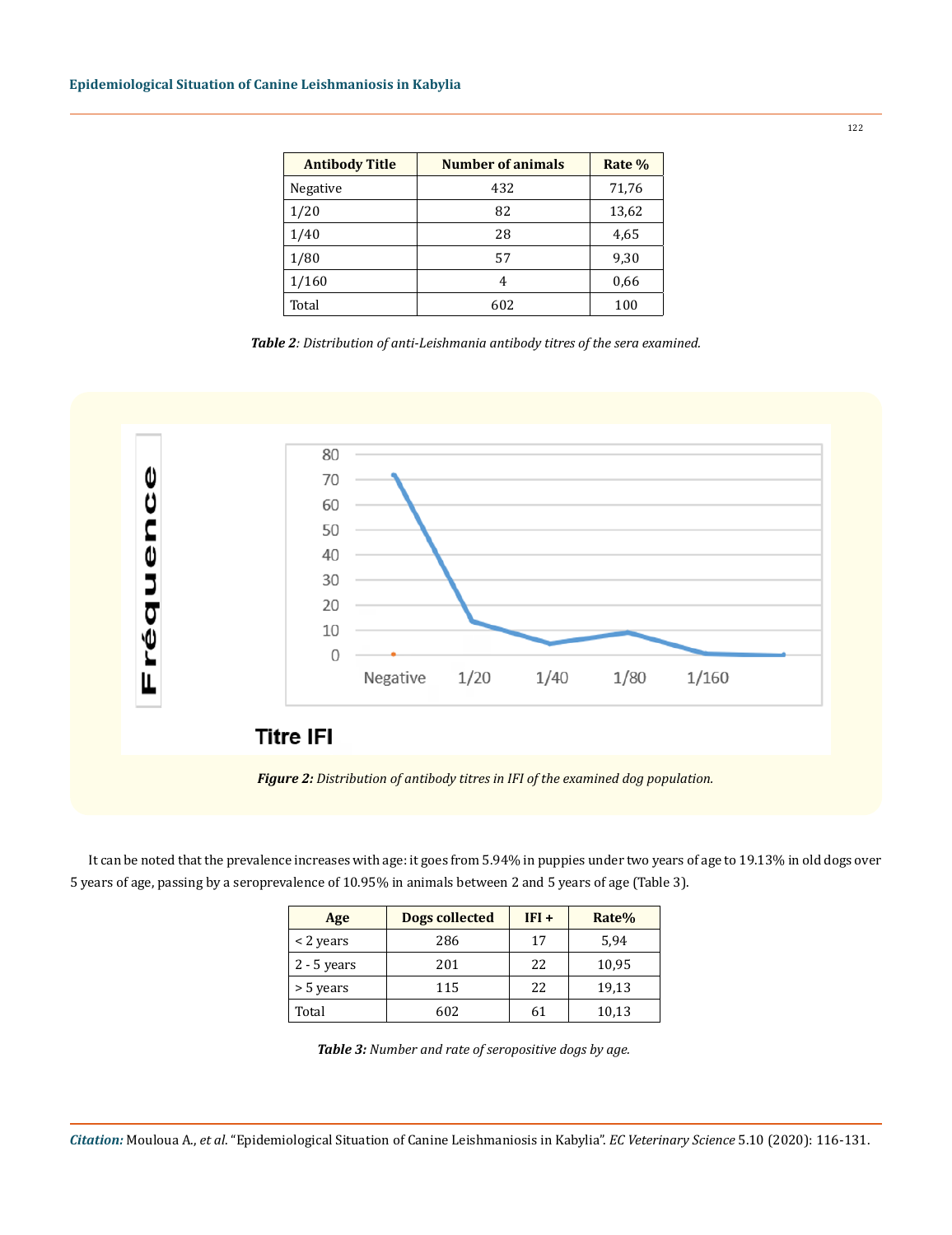The difference in proportions by age is statistically significant ( $p < 0.05$ ).

#### **Breakdown by geo-ecological entity**

It can be observed in table 4 that the seroprevalence in dogs in the first batch (Tizi Ouzou) is 18.6% while it is only 9.48% in those in the second batch. The comparison of these two percentages gives us an  $X^2$  lower than the threshold value (3.84). The difference is therefore not significant  $(p > 0.05)$ .

| <b>Sites</b> | <b>Number of dogs removed</b> | Number IFI+ | $%IFI+$ |
|--------------|-------------------------------|-------------|---------|
| Depression   | 146                           | 25          | 17,12   |
| Littoral     | 19                            |             | 0,00    |
| Sebaou       | 39                            |             | 7,69    |
| Massive      | 355                           | 25          | 7,04    |
| Tizi Ouzou   | 43                            | 8           | 18,60   |
| Total        | 602                           | 61          | 10,13   |

*Table 4: Seropositive dogs divided according to geo-ecological entities.*

The prevalence in dogs of the second batch is very heterogeneous, since we go from 0% seropositive, at the littoral level to 17.12% in the depression of Dra El Mizan, the difference the difference is significant ( $p < 0.05$ ).

One cannot, however, consider the region of the littoral completely free from canine Leishmaniasis. The sample size (19 dogs) is relatively small.

In the Sébaou valley and the Massif ancien, the seroprevalences are roughly identical around 7% of dogs with HIV ( $p > 0.05$ ).

# **Presence of clinical signs**

The 43 dogs in the first batch all showed clinical signs. Among the symptoms observed, skin lesions, onychogryphosis, epistaxis and cachexia are the most present.

Eight dogs in this group were seropositive with a titer equal to or greater than 1/80, for the 35 seronegative animals, their symptoms are probably due to other ailments.

For dogs in the second batch, out of 559 animals, only 120 showed signs which could suggest canine Leishmaniasis.

Overall, 10 clinical signs of uneven frequency were observed. Skin signs, onchogryphosis and cachexia were the most observed (Table 5). The other signs were uncommon such as the sign of "glasses" or lymphadenopathy. Finally, other symptoms such as respiratory signs are not suggestive of the disease.

Of the 53 dogs infected with the second batch, 36 showed no symptoms, representing a rate of 67.92% of healthy carriers.

# **Gender-related seroprevalence**

For all of the two batches, we sampled 509 males for 93 females, i.e. a sex ratio of 5.5.

Females had slightly lower seroprevalence than males.

This difference is not statistically significant  $(p > 0.5)$  (Table 6).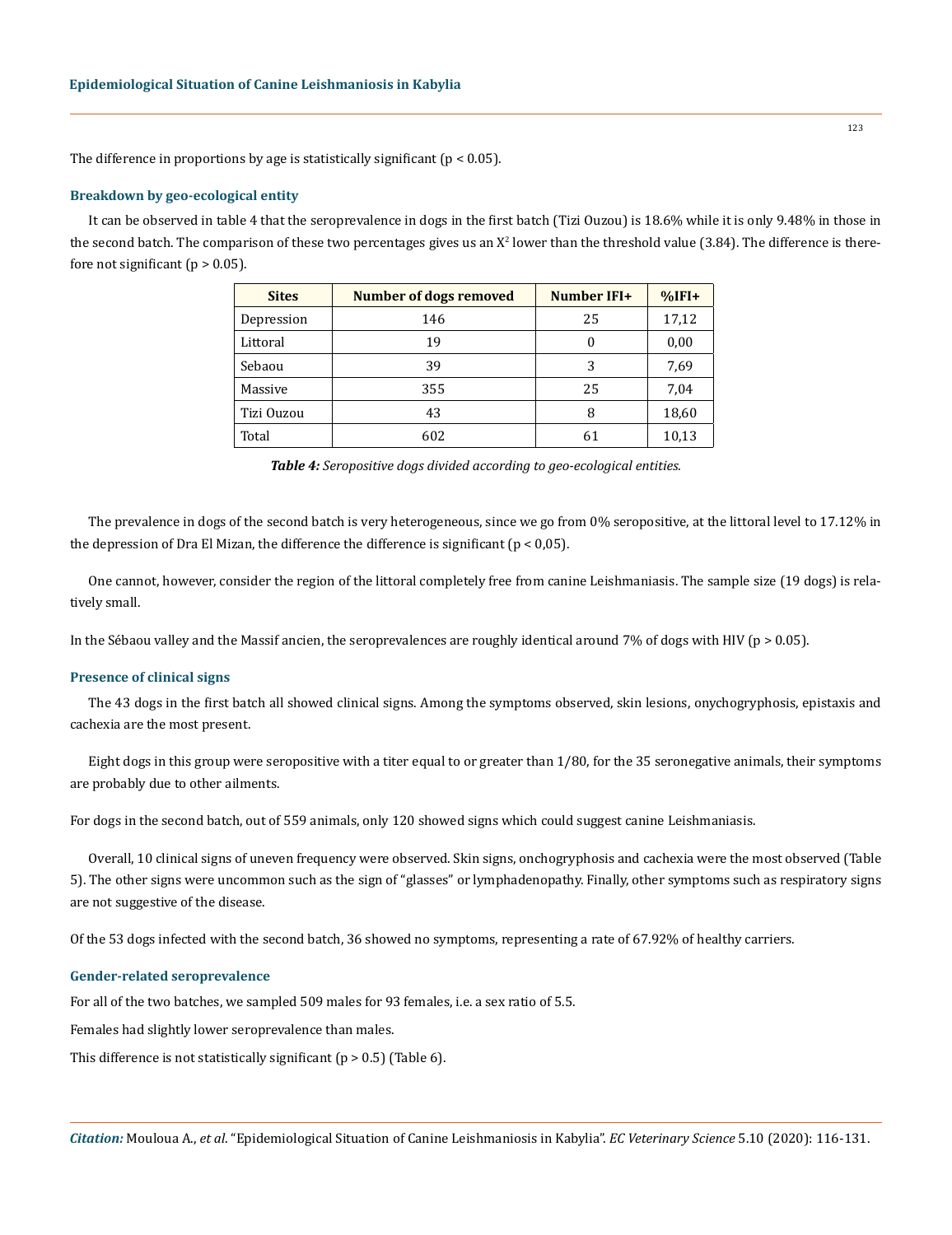| <b>Symptoms</b>   | <b>Name</b> | $\frac{0}{0}$ |
|-------------------|-------------|---------------|
| No sign           | 439         | 78,53         |
| Skin signs        | 67          | 11,99         |
| Onychogryphosis   | 34          | 6,08          |
| Cachexia          | 28          | 5,01          |
| Lymphadenopathy   | 15          | 2,68          |
| Epistaxis         | 12          | 2,15          |
| Nervous signs     | 11          | 1,97          |
| Respiratory signs | 6           | 1,07          |
| Eye signs         | 6           | 1,07          |
| Sign glasses      | 6           | 1,07          |
| All the signs     | 4           | 0,72          |
| Diarrhea vomiting | 2           | 0,36          |

| <b>Table 5:</b> Main clinical signs observed. |  |  |  |  |
|-----------------------------------------------|--|--|--|--|
|-----------------------------------------------|--|--|--|--|

| <b>Serology</b> | Mâles % | <b>Females %</b> | Total % |
|-----------------|---------|------------------|---------|
| IFI+            | 10.22   | 9.68             | 10,13   |
| IFI-            | 89.78   | 90.32            | 89.87   |
| Total           | 100     | 100              | 100     |

*Table 6: Seroprevalence by gender.*

# **Dog-related seroprevalence**

We have classified the dogs into six ethnic groups (Table 7). German shepherds seem to be the most susceptible to canine Leishmaniasis with a prevalence of 17.78%, followed by dogs of local breed with 10.15% of seropositive. Hunting dogs and cross-breed dogs seem to be the least susceptible to the disease. This difference in rate is statistically significant ( $p < 0.05$ ).

| Race             | <b>Number of samples</b> | $IFI+$ | Taux % |
|------------------|--------------------------|--------|--------|
| German shepherds | 45                       | 8      | 17,78  |
| Type Berger      | 69                       | 4      | 5,80   |
| Hunting dogs     | 35                       | 1      | 2,86   |
| Cross Race       | 29                       | 0      | 0      |
| Watch dogs       | 20                       | 7      | 35     |
| Local Race       | 404                      | 41     | 10,15  |
| Total            | 602                      | 61     | 10,13  |

*Table 7: Seropositive dogs by race.*

# **Comparison of the two diagnostic methods IFI and PCR**

We performed parasite DNA testing by PCR on ninety dogs taken at random. All these animals come from the second batch.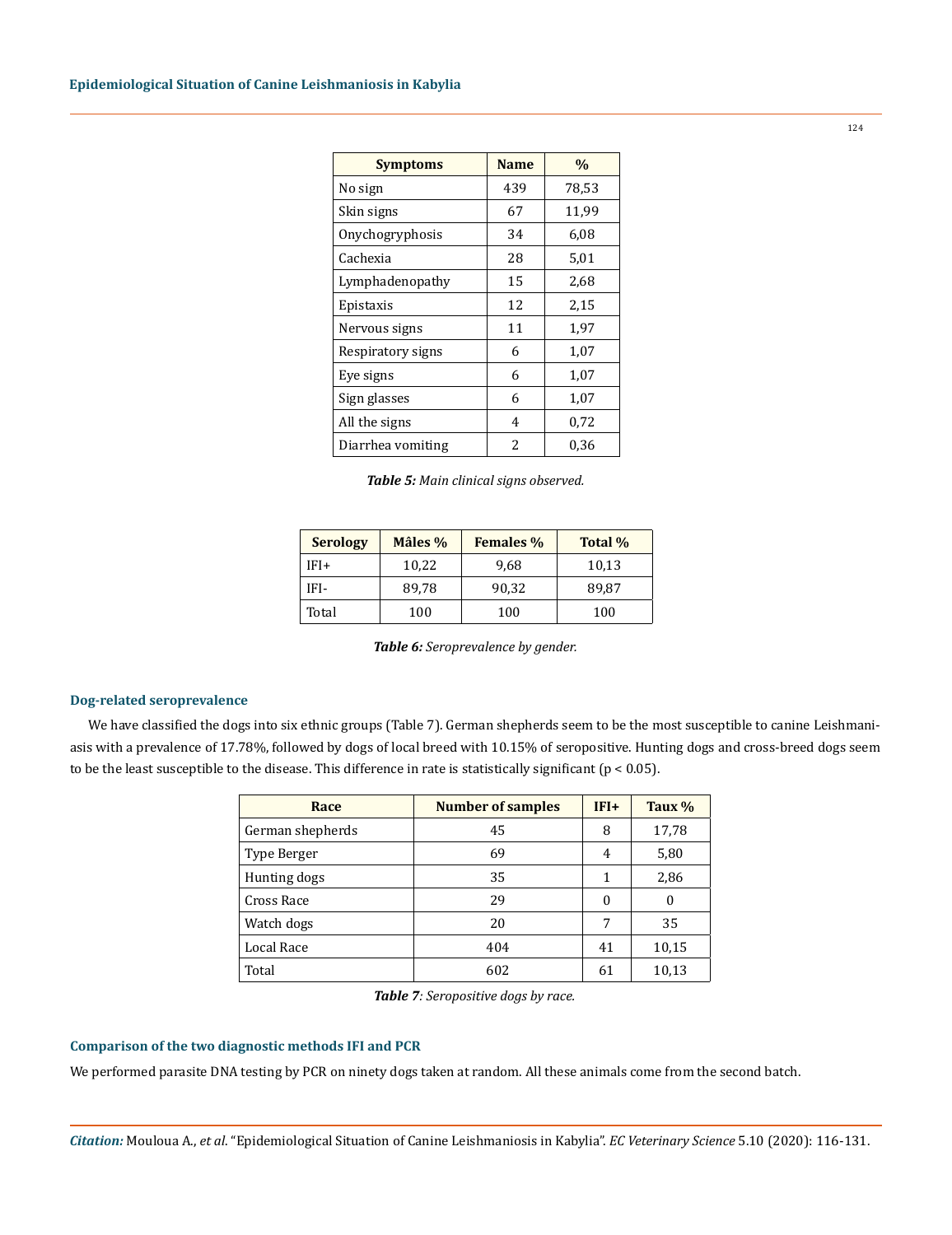Sixty-seven samples were carrying the *Leishmania* genetic material, which gives us a positivity of 74.44%. The sera from the same sample, tested by the IFI serological technique, were positive in 15 cases (titer  $> 1/80$ ), i.e. a rate of 16.66%.

Table 8 shows that there are 28 concordant cases (11 PCR +/IFI + and 17 PCR-/IFI-) but in 48 cases the two types of diagnosis are discordant. The Mc Nemar test allows to compare two paired variables. In our case, the results obtained by PCR and those obtained by IFI are statistically different (p-value < 0.0001).

| <b>PCR/IFI</b> | $IFI+$ | IFI- |  |
|----------------|--------|------|--|
| $PCR+$         | 11     | 44   |  |
| PCR-           | 4      | 17   |  |
| Total          | 15     | 61   |  |

*Table 8: Contingency table between PCR results and IFI results.*

However, of 14 dogs considered questionable in serology, 12 were positive for PCR.

#### **Result of parasite identification**

Out of 30 samples seeded on NNN medium and rabbit serum (20 from blood cultures and 10 from ganglionic juice), only one strain was able to evolve normally and be identified as belonging to the MON-1 zymodem.

The reference of the isolated strain is: MCAN/DZ/2007/LIPA 5207.

The other samples were soiled during the collection or during subcultures.

The identified strain comes from a 2 year old male Rottweiler breed from the Boghni region. The animal showed a positive IFI at 1/80, the PCR is positive and clinically it showed signs of thinning of hair loss from skin lesions and onychogryphosis.

## **Discussion**

In Leishmaniasis, the surveillance of canine foci (extension or appearance) by the veterinarian is a public health necessity, there is a close relationship between the incidence of canine cases and the importance of human cases [12]. Canine Leishmaniasis is far more important than human visceral Leishmaniasis [20] and is an interesting indicator of the activity of the latter.

Since the notification of the first case of canine Leishmaniasis in Algeria by the Sergeant brothers, several serological studies have been carried out in order to assess the frequency and the course of the disease over time. The results obtained were different depending on the period of investigation and the sample of dogs analyzed. The prevalence of the benzootia varied between 3 and 36.5% [22].

In our survey, out of 602 dogs, coming from the two batches, we recorded a rate of 10.13% of seropositive dogs with an IFI titer equal to or higher than 1/80. The curve representing the distribution of the antibody titers is bimodal in appearance (Figure 2), it is a characteristic of the endemic areas of canine Leishmaniasis. This type of distribution has been obtained by other authors [1,29,37]:

• The two modes which successively express non-specific and specific reactions overlap at the level of the title 1/80 (Figure 2) [37]. This result is fairly close to the 11.4% obtained by Dedet., *et al*. in 1977 during a study on canine Leishmaniasis made in the 1970s, in Greater Kabylia [15]. On the other hand, other authors obtained higher results: Belazzoug., *et al*. in 1985 found that 37.5% of dogs with HIV in the Azazga region (Massif ancien in Grande Kabylie) [6]; Harrat in 2006 recorded an even higher rate, 42.6% in the Dra El Mizan - Boghni - Dra Ben Khedda region [22]. This difference can be the consequence of several possibilities.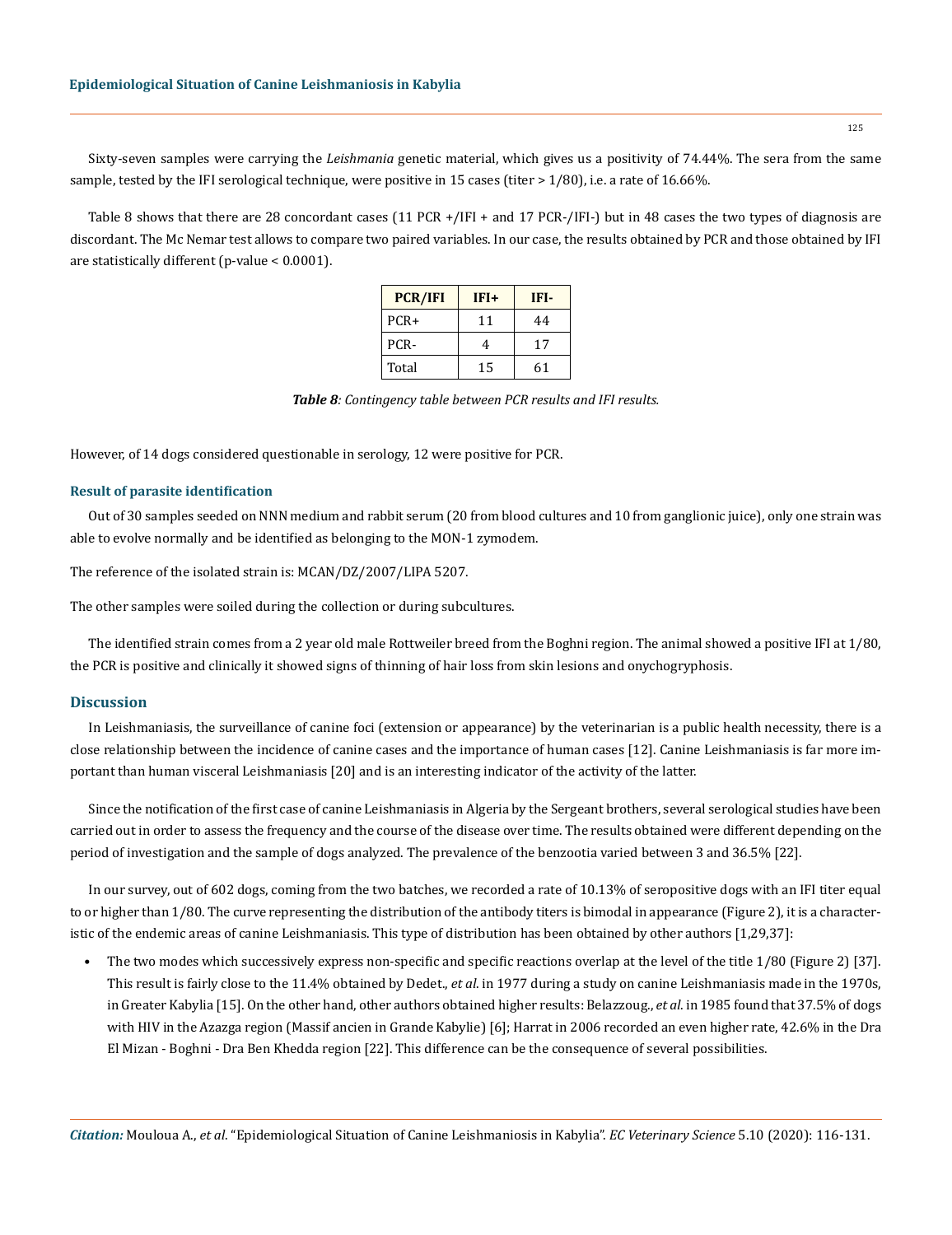- Samples are taken from restricted sites (Azazga for the first and Dra El Mizan for the second), dogs are exposed to the same conditions, in particular exposure to infected sandflies.
- On the other hand, many authors have observed that canine Leishmaniasis, which follows human visceral Leishmaniasis, experiences a cyclical, oscillating, long-term development, spread over 8 to 10 years, with regular epidemic outbreaks [2]. The period of the investigation may therefore explain the difference.
- And finally, the sampled dogs are probably chosen from among those who are clinically suspect and will therefore have a higher seroprevalence than in the case of random sampling.

We saw this difference in our study. Indeed, the seroprevalence of dogs in the first batch, clinically suspect, is 18.6% while it is only 9.48% for dogs in the second batch, sampled randomly, even if this difference is not significant ( $p > 0.05$ ).

If we consider the seroprevalence according to the geographic origin of the animals, there is a significant variability, it goes from 17.12% in the depression of Dra El Mizan to 0% at the coast. In the Sébaou valley and in the old Massif, it is respectively 7.69% and 7.04%. Canine Leishmaniasis is called "vector-borne disease", it is the distribution of the vector (*Phlebotomus perniciosus, P. longicuspis* and probably *P. perfiliewi*) that determines the distribution of the prevalence of the disease. An entomological study carried out in this same region shows that the density of sandflies captured in the Dra El Mizan depression is  $115.5$  specimens per m<sup>2</sup>, while it is only  $10.6$  sandflies per  $m^2$  at the coast, at the two other sites an intermediate density was recorded (around 51 ph/m<sup>2</sup>) [34]. This distribution corresponds entirely to the distribution of cases of dogs with HIV.

The age of dogs seems to influence the seroprevalence since it goes from 5.9% in dogs under two years old to 19.13% in animals over 5 years old. This difference is statistically significant (p < 0.05). This difference is even clearer in a survey conducted in Algeria in 2006, only 26 dogs under 2 years of a total of 437 are found positive (3.42%) while in old dogs 66 out of 68 were positive (97,06%) [22]. Indeed, canine Leishmaniasis being an achronic disease whose evolution is rarely spontaneously regressive, the probability for a dog to be infected increases with the duration of its exposure during the periods of sandfly activity and therefore with age.

In our survey, the seroprevalence also varies according to the breed of dogs. German shepherds seem to be the most susceptible to the disease, followed by dogs of the local breed. Hunting dogs and cross-breed dogs seem to be the least susceptible to the disease. This difference in rate is statistically significant (p < 0.05). These observations agree with those found by Harrat., *et al*. in 2002 in the Algerians, who note that 80% of positive animals are German shepherds, on the other hand, dogs of the common breed are the least affected which they attribute to a difference in receptivity [21]. Crotti., *et al*. in 2007 in Italy found that German shepherds were the most affected by canine Leishmaniasis [14].

The high prevalence of Leishmaniasis in the German shepherd used in particular as a guard dog, seems linked to its activity, outside the homes, which exposes it during the night to the bites of sand flies, this assumption is also valid for dogs of breed local people who are living on day parole.

On the other hand, sex does not seem to influence Leishmanian infection in dogs, 10.22% of males with HIV vs 9.68% for females. This difference is not statistically significant. In the Rif (Morocco) the same observation was made by Rami., *et al*. in 2003 [37].

Regarding the clinical signs, all the dogs in the first batch showed symptoms, but not always specific or suggestive of the disease. But today, thanks to increasingly refined means of diagnosis, atypical forms of canine Leishmaniasis are reported such as respiratory or cardiovascular disorders, as well as musculoskeletal disorders [18]. In our study, of the 43 sera in the first batch, only 8 dogs were seropositive, the others, despite the simultaneous presence in certain animals of several clinical signs, had a doubtful or negative serology, this is probably related to an impairment of the immune response seen at an advanced stage of the disease.

*Citation:* Mouloua A., *et al*. "Epidemiological Situation of Canine Leishmaniosis in Kabylia". *EC Veterinary Science* 5.10 (2020): 116-131.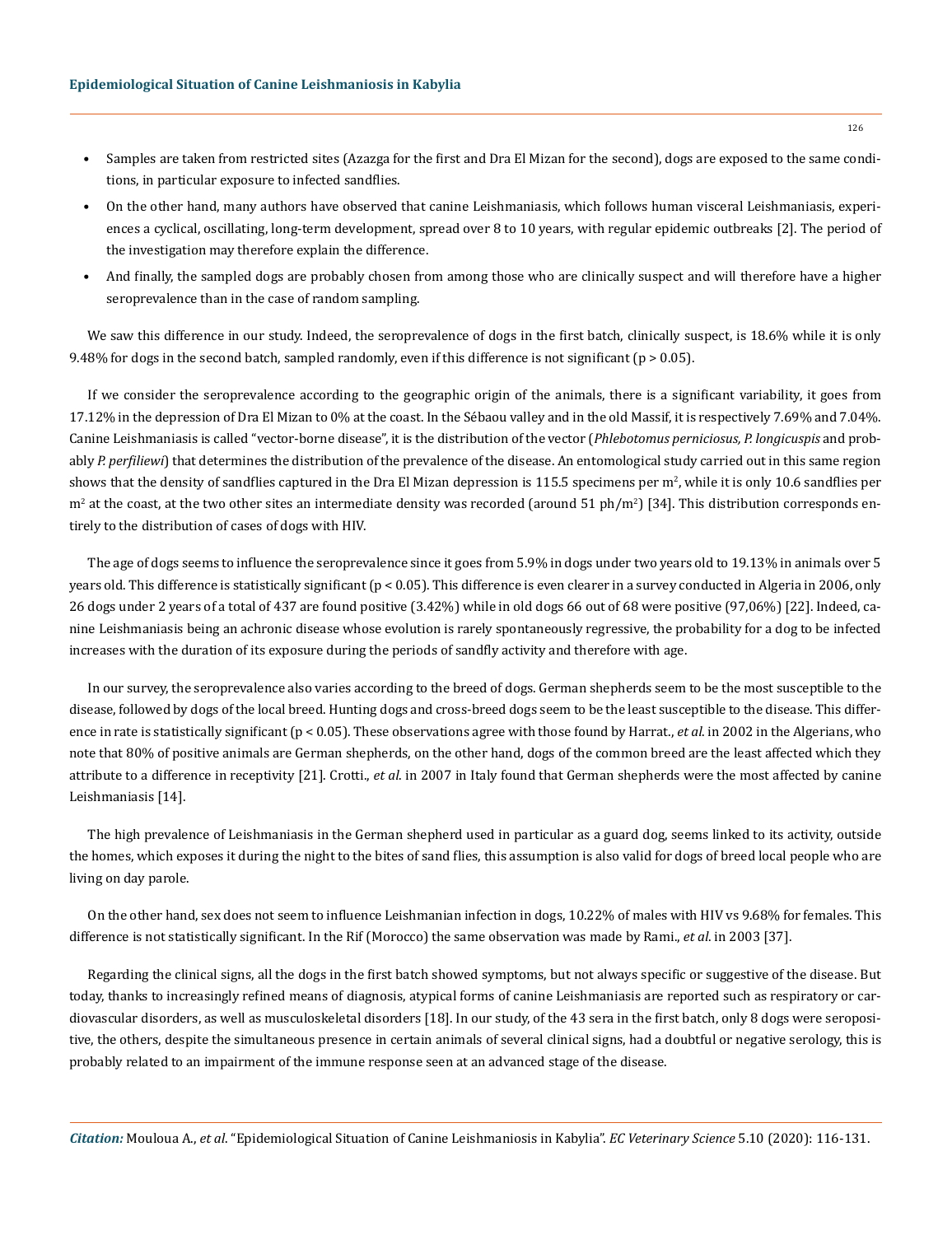# **Epidemiological Situation of Canine Leishmaniosis in Kabylia**

For the second batch, out of 559 dogs examined, 120 expressed one or more clinical signs. Skin lesions are the most encountered (11.9%), followed by lengthening of the claws (6.08%) and weight loss (5.01%), other signs such as lymphadenopathy and epistaxis are less common. Among the 53 dogs infected with the second batch, 36 showed no symptoms, representing a rate of 67.92% of healthy carriers. This result can be compared to that of a study carried out in central Morocco in which it was noted that 73.33% of HIV-positive dogs were asymptomatic [17]. Ait Oudhia., *et al*. in 2011, in the Algiers region, observed that 58.8% of the dogs having presented a positive serology were asymptomatic and only 15.4% had presented more than three clinical signs [3].

In France, at the end of the 1980s, one in two dogs with HIV showed clinical signs, today only one in four or only five dogs shows signs [30].

Another study on canine Leishmaniasis carried out by Harrat., *et al*. in the Algerian (Algeria) found a very different result, since 70% of dogs with HIV showed symptoms [21].

In order to compare two diagnostic techniques for canine Leishmaniasis, we randomly selected a sample of 90 dogs from which we carried out, in addition to the IFI serology, a search for parasitic DNA by conventional PCR. Sixty-seven samples were carrying the *Leishmania* genetic material, which gives us a positivity of 74.44%. The sera from the same sample, tested by the IFI serological technique, were positive in 15 cases (titer > 1/80), i.e. a rate of 16.66% These rates correspond well to those described by other authors, such as Lachaud., *et al*. in a study of canine Leishmaniasis by PCR, on 263 dogs the prevalence was 79% (by PCR) and 29.6% by IFI [27]. Mary in 1994 observed in Marseille, an endemic area for canine Leishmaniasis, an 80% rate of dogs carrying the parasitic DNA [31].

Coulibaly cited by Bourdoiseau., *et al*. (2004), gives the results of a survey of veterinarians in the south of France: 10 to 20% of dogs are positive by the usual serology, the prevalence reaches 80% by gene amplification (PCR) and half of the animals "positive" to PCR are asymptomatic, either because they are in incubation, or because they are "resistant" or finally because they evolve towards healing [13].

If we compare the results obtained by PCR and those obtained by serology we can note that there are 28 concordances against 48 discrepancies; Mc Nemar's statistical test applied to the two diagnostic approaches shows a significant discrepancy between the results obtained by the PCR and those obtained by IFI (p-value < 0.0001).

The importance of the rate of PCR positive dogs must be put into perspective in the endemic area. The main problem lies in demonstrating the cause and effect relationship between the presence of the parasite's DNA and Leishmaniasis/disease. According to Gradoni (2002), a possible positivity to PCR in the absence of other signs, in an endemic area does not necessarily mean that he develops the infection [18].

However, we can assume that the real rate of seropositive dogs is clearly higher than 10.13% given by serology alone by IFI at the 1/80 dilution, a part of the dogs with a doubtful serology is probably positive especially on 14 doubtful dogs at IFI, 12 had a positive PCR.

# **Identification of parasitic strains**

The introduction, in the 1980s, of Iso-enzymatic typing, currently considered as the taxonomic tool of choice in the area of Leishmaniasis, made it possible to distinguish within the L. infantum species from numerous zymodemes [36].

Out of 30 samples seeded on NNN medium and rabbit serum (20 from blood cultures and 10 from ganglionic juice), only one strain was able to evolve normally and could be identified as belonging to the MON-1 zymodem. The other samples were soiled during the collection or during subcultures.

The identified strain has the reference: MCAN/DZ/2007/LIPA 5207 and comes from a 2-year-old male Rottweiler dog from the Boghni region. The animal had a positive IFI at 1/80, the PCR was positive and clinically it showed signs of loss of hair loss from skin lesions and onychogryphosis.

*Citation:* Mouloua A., *et al*. "Epidemiological Situation of Canine Leishmaniosis in Kabylia". *EC Veterinary Science* 5.10 (2020): 116-131.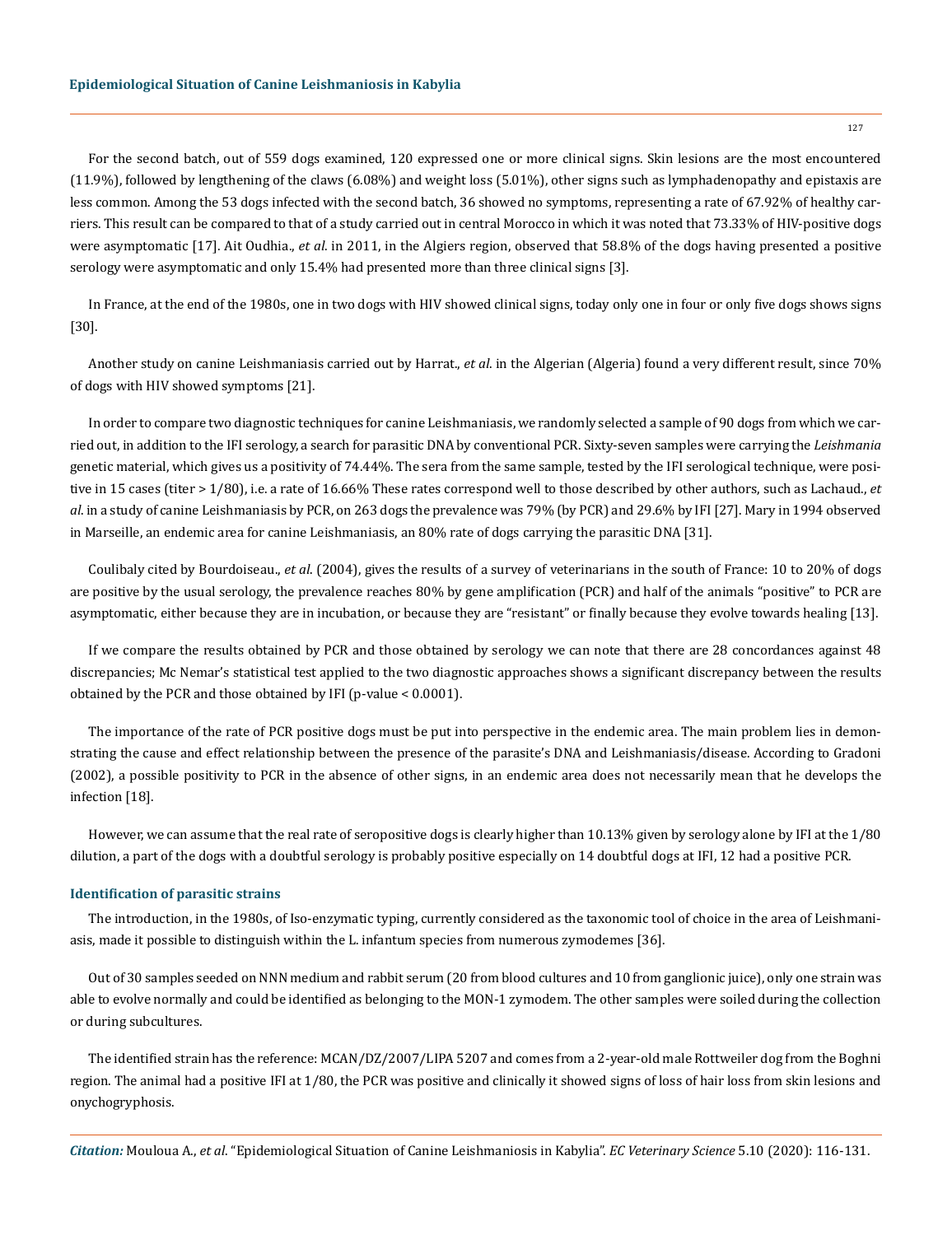In dogs, the MON-1 zymodem has always been largely predominant [4]. Ait Oudhia in 2011, in a bibliographic review reports the polymorphism of the iso enzymes of 1023 strains of *Leishmania infantum* isolated from dogs of the Mediterranean basin, a total of 12 zymodemes was identified: MON-1, MON-24, MON-34 , MON-72, MON-77, MON-80, MON-98, MON-105, MON -108, MON-199, MON-199 var NP1130 and MON-281, among which, 6 were present in Algeria. The MON-1 zymodem being predominant (86.5% of the strains) [3].

# **Conclusion**

Canine Leishmaniasis is doubly worrying: it is first of all a serious disease, often fatal for the dog itself, moreover, it is even more worrying from a public health point of view since numerous epidemiological studies demonstrate a close relationship between the incidence of cases of human visceral Leishmaniasis and the prevalence (clinical and serological) observed in dogs.

Through this study, we have shown that this zoonosis is still endemic in the focus of Kabylia, which remains one of the most active Leishmaniases (visceral and canine) in the western Mediterranean. Across Kabyle territory, the prevalence of canine Leishmaniasis is very heterogeneous: it is very high in the corridor that forms the depression of Dra El Mizan and quite low on the coast, along the Sebaou river and in the villages perched on the Kabyle Massif, it is average. This distribution of the prevalence of canine Leishmaniasis completely follows the distribution of vector sandfly species, described by entomological studies done in this region.

The age and breed of animals appear to affect the seroprevalence of this disease, although opinions are divided. It seems that it is rather the dog's lifestyle that determines the infection (exposure to sandflies in the outside environment). Sex on the other hand does not seem to play a role.

The clinical signs are numerous and not always specific, we note above all that nearly 34 of the seropositive animals were asymptomatic, therefore susceptible to infection and infection and thus to participate in the creation of new foci or in the extension of the current foci in being direct sources of parasites for sandflies and indirectly for humans.

The research of the parasitic DNA by the PCR gave us a rate of 74.44% of positive dogs, percentage which it is necessary to take with precaution in particular in endemic zone, because the problem is to demonstrate that there is a relation cause and effect between the presence of parasitic DNA and Leishmaniasis disease. PCR can be used to confirm a positive serology in dogs with obvious clinical signs or serious analytical alterations.

The identification of Leishmanias by the isoenzyme method allowed us to characterize a single strain which belongs to the MON-1 zymodem.

#### **Thanks**

First of all, I would like to thank Professor K. Houali for his availability and his great skill, which he has always placed at our disposal, as well as Professors Boukhemsa, Mejdoub and Lounaci of Mouloud Mammeri University in Tizi Ouzou.

My thanks go to the staff of the Eco-epidemiology and population genetics laboratory of the Pasteur Institute of Algeria for their kindness and know-how.

I thank the Health and Prevention services of the Department of Tizi Ouzou and in particular Mr. Oulamara Idir.

I thank all the staff of the municipal hygiene offices throughout the department of Tizi Ouzou, who have always assisted us.

# **Bibliography**

1. Abranches P., *et al.* ["Canine Leishmaniasis: Pathological and ecological factors influencing transmission of infection".](https://pubmed.ncbi.nlm.nih.gov/1865262/) *Journal of Parasitology* [77 \(1991\): 557-561.](https://pubmed.ncbi.nlm.nih.gov/1865262/)

*Citation:* Mouloua A., *et al*. "Epidemiological Situation of Canine Leishmaniosis in Kabylia". *EC Veterinary Science* 5.10 (2020): 116-131.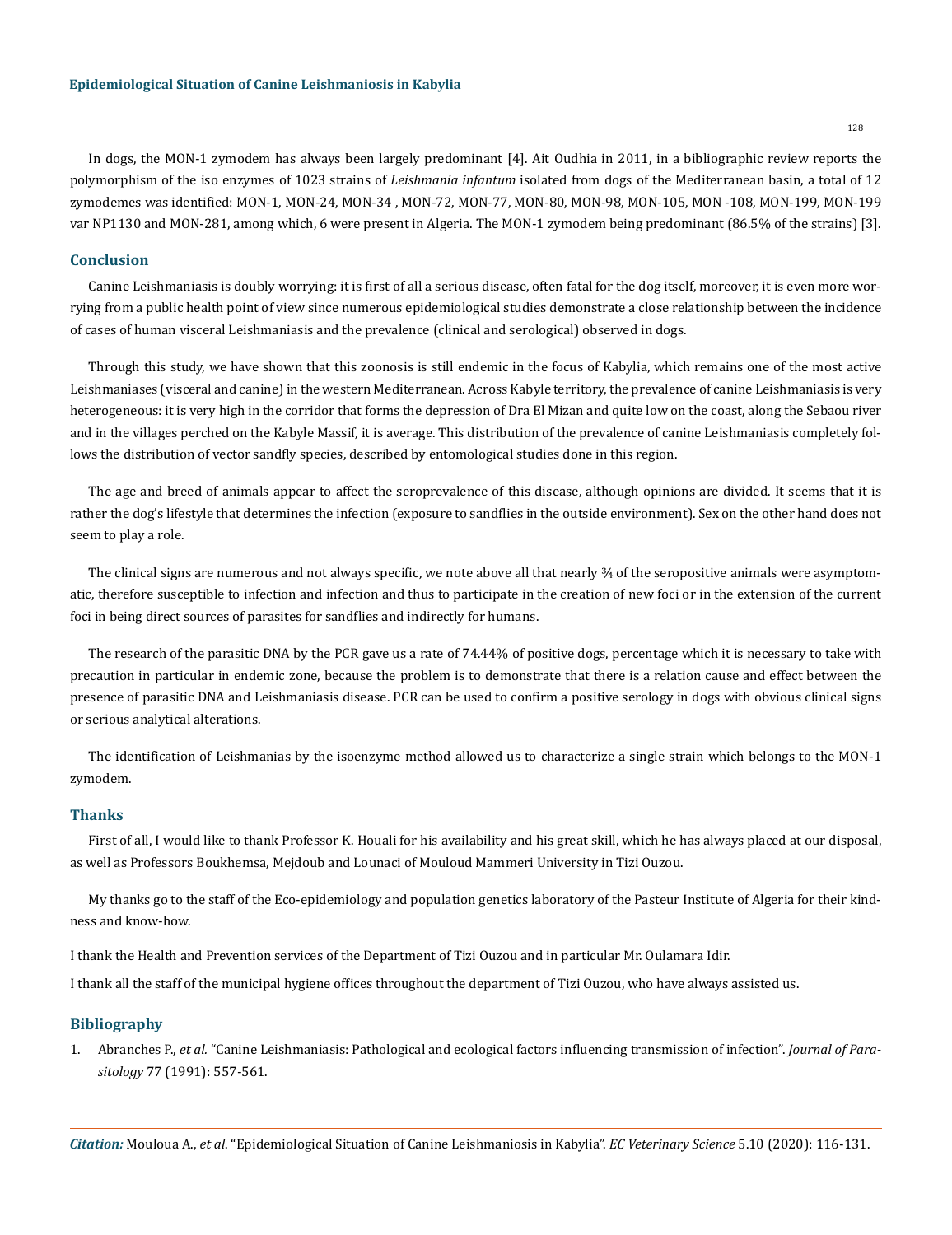- 2. Addadi K and Dedet JP. "Epidémiologie des leishmanioses en Algérie. 6 Recensement des cas de leishmaniose viscérale infantile entre 1965 et 1974". *Bulletin De La Société De Pathologie Exotique* 69 (1974): 68-75.
- 3. Ait Oudhia K., *et al.* ["Canine Leishmania infantum enzymatic polymorphism: A review including 1023 strains of the Mediterranean](https://www.researchgate.net/publication/50592743_Canine_Leishmania_infantum_enzymatic_polymorphism_A_review_including_1023_strains_of_the_Mediterranean_area_with_special_reference_to_Algeria)  [area, with special reference to Algeria".](https://www.researchgate.net/publication/50592743_Canine_Leishmania_infantum_enzymatic_polymorphism_A_review_including_1023_strains_of_the_Mediterranean_area_with_special_reference_to_Algeria) *Acta Tropica* 118 (2011): 80-86.
- 4. Aoun K., *et al.* "Aspects épidémiologiques [et cliniques de la leishmaniose viscérale de l'adulte en Tunisie".](https://www.sciencedirect.com/science/article/pii/S0399077X02003864) *Médecine et Maladies Infectieuses* [32 \(2002\): 387-392.](https://www.sciencedirect.com/science/article/pii/S0399077X02003864)
- 5. Bachi F. "Aspects épidémiologiques [et cliniques des leishmanioses en Algérie".](https://www.edimark.fr/Front/frontpost/getfiles/11867.pdf) *La lettre de l'infectiologue* 21.1 (2006): 9-15.
- 6. [Belazzoug S. "Epidémiologie des leishmanioses en Algérie. Etude des réservoirs. Analyse chimiotaxonomique des parasites".](https://link.springer.com/chapter/10.1007/978-1-4613-1575-9_3) *Thèse de [doctorat es sciences médicale Université d'Alger](https://link.springer.com/chapter/10.1007/978-1-4613-1575-9_3)* (1985).
- 7. Belazzoug S., *et al.* "La leishmaniose viscérale en Algérie: Etude des cas hospitalisés entre 1975 et 1984". *Annales de la Société Belge de Médecine Tropicale* 65 (1985): 329-335.
- 8. Bessad A., *et al.* ["Leishmania infantum MON-1 Isolé d'un chacal doré \(Canis aureus\) en Grande Kabylie \(Algérie\)".](https://www.researchgate.net/publication/257796800_Leishmania_infantum_MON-1_isole_d%27un_chacal_dore_Canis_aureus_en_Grande_Kabylie_Algerie) *Le Bulletin de la [Société de Pathologie Exotique](https://www.researchgate.net/publication/257796800_Leishmania_infantum_MON-1_isole_d%27un_chacal_dore_Canis_aureus_en_Grande_Kabylie_Algerie)* 105 (2012): 5-7.
- 9. Bögel K. "Guide pour la gestion des populations canines". Genève: Organisation Mondiale pour la Santé (O.M.S.) et Société Mondiale pour la Protection des animaux (SMPA) (1990): 118.
- 10. Bouratbine A., *et al.* "Données épidémiologiques[, cliniques et parasitologiques sur la leishmaniose générale canine en Tunisie".](https://www.researchgate.net/publication/284049231_Donnees_epidemiologiques_cliniques_et_parasitologiques_actualisees_de_la_leishmaniose_cutanee_en_Tunisie) *Le Bul[letin de la Société de Pathologie Exotique](https://www.researchgate.net/publication/284049231_Donnees_epidemiologiques_cliniques_et_parasitologiques_actualisees_de_la_leishmaniose_cutanee_en_Tunisie)* 98.5 (2005): 359-362.
- 11. Bourdoiseau G. "Identification de populations cellulaires (cutanées et circulantes) par l'immunohistochimie et la cytométrie en flux chez le chien infecté naturellement par Leishmania infantum (Nicolle, 1908)". Thèse d'Université, Faculté de médecine Claude Bernard, Lyon (1997).
- 12. [Bourdoiseau G. "Le vétérinaire acteur de santé publique: exemple de la leishmaniose canine, zoonose vectorielle".](https://www.sciencedirect.com/science/article/pii/S0001407919308945) *Bulletin de [L'Académie Nationale de Médecine](https://www.sciencedirect.com/science/article/pii/S0001407919308945)* 199.6 (2015): 909-920.
- 13. Bourdoiseau G., *et al.* ["leishmaniose canine à Leishmania infantum : essais d'immunothérapie".](https://www.researchgate.net/publication/280746543_La_leishmaniose_canine_a_Leishmania_infantum_essais_d%27immunotherapie) *Bulletin de l'Académie Vétérinaire de France* [157.1 \(2004\): 63-67.](https://www.researchgate.net/publication/280746543_La_leishmaniose_canine_a_Leishmania_infantum_essais_d%27immunotherapie)
- 14. Crotti Am Et Castagnaro M. "Leishmaniose canine: directives pour le diagnostic, traitement, control et prevention, Italie". Part (2007).
- 15. Dedet JP., *et al.* "Epidémiologie des leishmanioses en Algérie. La leishmaniose viscérale dans le foyer de Grande Kabylie". *Bulletin De La Société De Pathologie Exotique* 70 (1977): 250-265.
- 16. [Denerolle P. "La leishmaniose: données actuelles en France".](https://www.lepointveterinaire.fr/publications/le-point-veterinaire/article/n-236/la-leishmaniose-donnees-actuelles-en-france.html) *Point Veterinary* 236 (2003): 46-48.
- 17. Fellah H., *et al.* ["Etude séro-épidémiologique de la leishmaniose canine au centre du Maroc".](https://www.ncbi.nlm.nih.gov/pmc/articles/PMC4382072/) *Pan African Medical Journal ISSN* [\(1937\): 8688.](https://www.ncbi.nlm.nih.gov/pmc/articles/PMC4382072/)
- 18. Gradoni L. "The diagnosis of canine Leishmaniasis. In: Canine Leishmaniasis: moving towards a solution". Proceedings of the Second International Canine Leishmaniasis Forum. Sevilla, Spain (2002).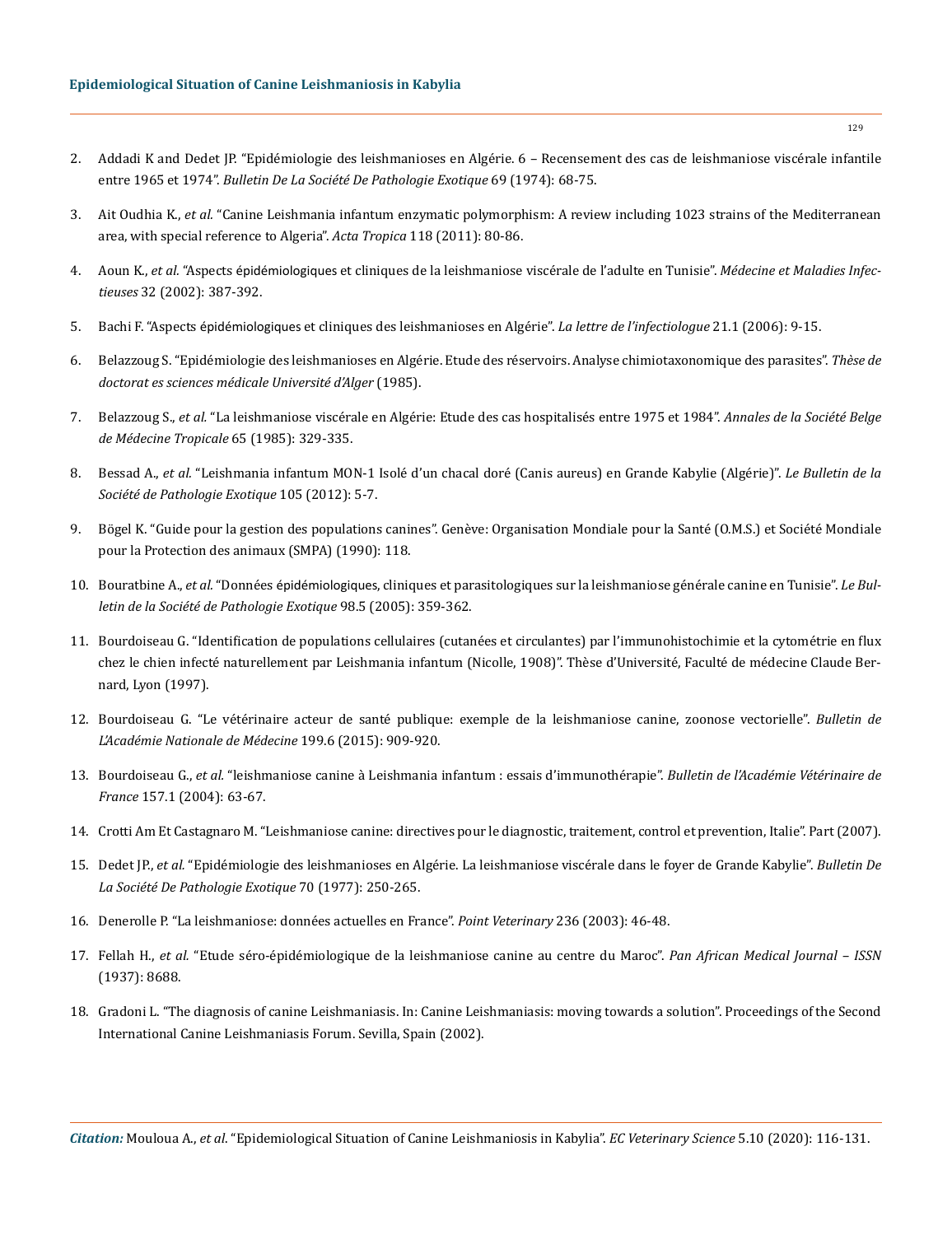- 19. [Harrat Z Et and Belkaid M. "Les leishmanioses dans Algérois, données](https://www.semanticscholar.org/paper/Les-leishmanioses-dans-l%27Alg%C3%A9rois.-Donn%C3%A9es-Harrat-Belkaid/5fedb7c7153b3fe3c96974617898ab7e5bfcc641) épidémiologiques". *Le Bulletin de la Société de Pathologie Exotique* [96.3 \(2003\): 212-214.](https://www.semanticscholar.org/paper/Les-leishmanioses-dans-l%27Alg%C3%A9rois.-Donn%C3%A9es-Harrat-Belkaid/5fedb7c7153b3fe3c96974617898ab7e5bfcc641)
- 20. Harrat Z., *et al.* "Point actuel sur l'épidémiologie des leishmanioses en Algérie". *Le Bulletin de la Société de Pathologie Exotiqu* 88 (1995): 180-184.
- 21. [Harrat Z and Belkaid M. "Les leishmanioses dans l'Algérois. Données](https://www.researchgate.net/publication/9037632_Leishmaniasis_in_Algiers_epidemiologic_data) épidémiologiques". *Le Bulletin de la Société de Pathologie Exotique*  [96.3 \(2003\): 212-214.](https://www.researchgate.net/publication/9037632_Leishmaniasis_in_Algiers_epidemiologic_data)
- 22. Harrat Z. "La leishmaniose canine en Algérie: Analyse épizootologique, écologique et étude du parasite". Thèse doctorale en Sciences Vétérinaires. Option parasitology. Centre Universitaire d'El Tarf, Algérie (2006): 155.
- 23. Harrat Z. "La leishmaniose canine en Algérie. Analyse épizootologique, écologique et étude du parasite". Thèse doctorale en Sciences Vétérinaire. Centre Universitaire d'El Tarf, Algérie (2006).
- 24. Harrat Z., *et al.* "Evolution de la leishmaniose viscérale dans le foyer de Grande Kabylie". *Archives de l'Institut Pasteur d'Algérie* 58 (1992): 255-272.
- 25. [Découpage géographique.](http://wilaya-tiziouzou.dz/presentation/wp)
- 26. <https://www.galgosfrance.net/fiches-pratiques/leishmaniose/>
- 27. Lachaud L., *et al.* ["Comparison of six PCR Method's using peripherical blood for detection of canine visceral leishmaniosis".](https://www.ncbi.nlm.nih.gov/pmc/articles/PMC120090/) *Journal of [Clinical Microbiology](https://www.ncbi.nlm.nih.gov/pmc/articles/PMC120090/)* 40.1 (2002): 210-215.
- 28. Lanotte G. "Le foyer de la leishmaniose viscérale des Cévennes. Limites et structures. Essai Méthodologique". Thèse. Biologie Humaine. Faculté de Médecine de Montpellier (1975): 250.
- 29. Lanotte G., *et al.* "Écologie [des leishmanioses dans le sud de la France". 10. Les formes](https://www.parasite-journal.org/articles/parasite/pdf/1979/03/parasite1979543p277.pdf) évolutives de la leishmaniose viscérale canine. Elaboration d'une typologie bio-clinique à finalité épidémiologique". *[Annales De Parasitologie Humaine Et Comparée](https://www.parasite-journal.org/articles/parasite/pdf/1979/03/parasite1979543p277.pdf)* 54 (1979): 277- [295.](https://www.parasite-journal.org/articles/parasite/pdf/1979/03/parasite1979543p277.pdf)
- 30. Marty P., *et al.* ["Actualités sur les leishmanioses en France".](https://www.sciencedirect.com/science/article/abs/pii/S0929693X09753102) *Archives de Pédiatrie* 16 (2009): S96-S100.
- 31. Mary C. "Immunodiagnostic dela leishmaniose: aspects actuels". *Médecine et Armées* 22.1 (1994): 55-60.
- 32. [Meddour R. "Bioclimatologie, phytogéographie et phytosociologie en Algérie. Exemple des groupements forestiers et pré-forestiers](https://dl.ummto.dz/handle/ummto/1849)  [de la Kabylie djurdjuréenne. Thèse de doctorat d'Etat en Agronomie".](https://dl.ummto.dz/handle/ummto/1849) *Université Mouloud Mammeri, Tizi Ouzou* (2010): 461.
- 33. Morin AC. "Etude épidémiologique [et clinique de la leishmaniose canine à L. infantum en France: analyse de 2892 sérums de chiens](http://www.opengrey.eu/item/display/10068/853302)  [leishmaniens par le laboratoire de parasitologie-mycologie de Montpellier".](http://www.opengrey.eu/item/display/10068/853302) *Thèse Vétérinaire Lyon* (2011): 108.
- 34. Mouloua A., *et al.* ["Impact environnemental sur la répartition des leishmanioses dans le foyer de Tizi-Ouzou \(Algérie\)".](https://www.revmedvet.com/2017/RMV168_252_261.pdf) *Revue de Médecine Vétérinaire* [168.10-12 \(2017\): 252-261.](https://www.revmedvet.com/2017/RMV168_252_261.pdf)
- 35. Ögel K. "Guide pour la gestion des populations canines". Genève: Organisation Mondiale pour la Santé (O.M.S.) et Société Mondiale pour la Protection des animaux (SMPA) (1990): 118.
- 36. Pratlong F., *et al.* "Leishmanioses et immunodépression: Aspects biochimiques actuels". *Revue Française des Laboratoires* 291 (1997): 161-168.

*Citation:* Mouloua A., *et al*. "Epidemiological Situation of Canine Leishmaniosis in Kabylia". *EC Veterinary Science* 5.10 (2020): 116-131.